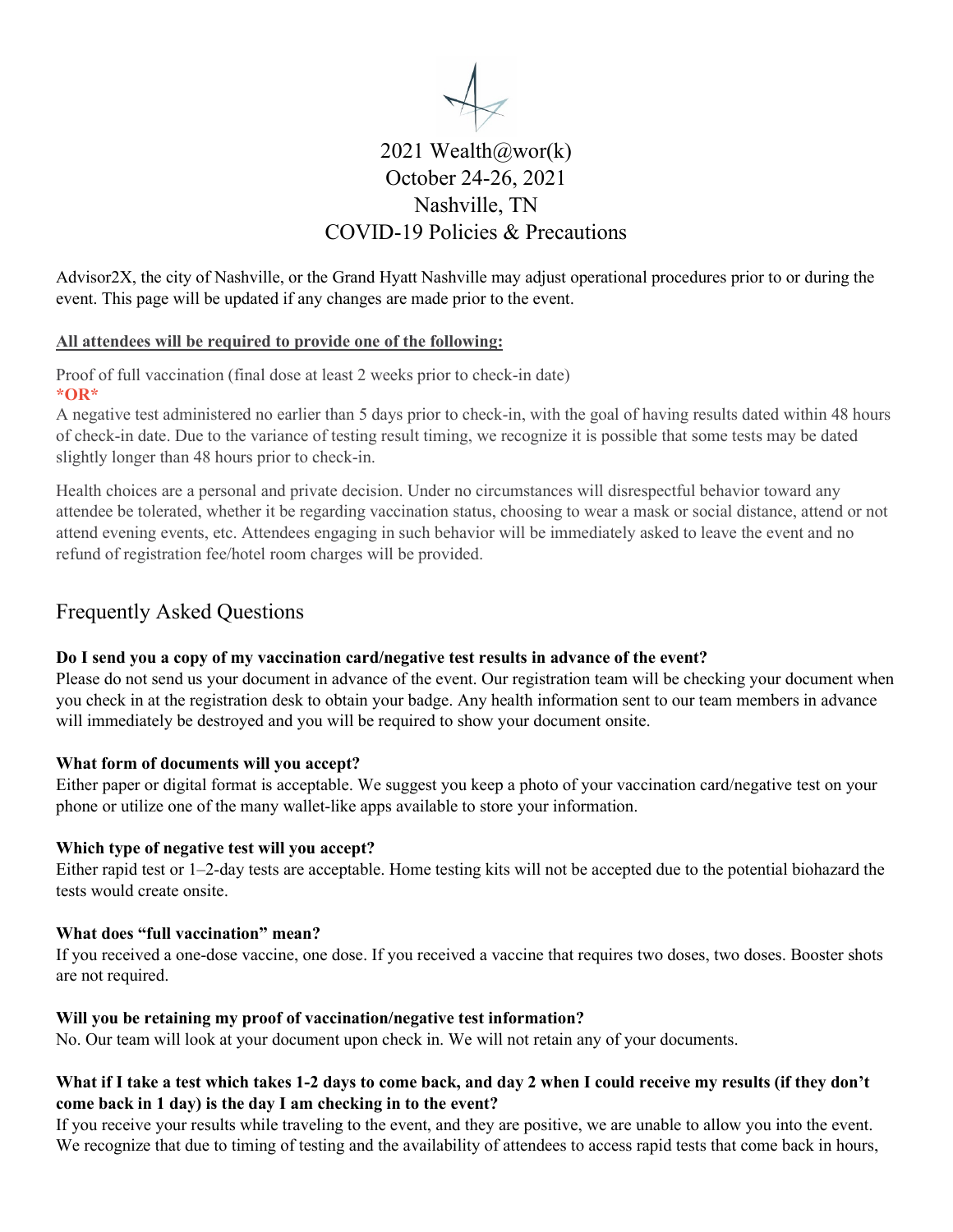that it is possible that your test results will be dated slightly longer than 48 hours in advance of the event. We encourage those who are using testing (rather than vaccination) to attend to find a local rapid testing center and make an appointment to get that rapid test in advance (several weeks in advance) of your travel.

#### **What if I forget to bring my documents?**

You will be provided with a list of testing centers which offer rapid tests and are located near our host hotel. We suggest you do not rely on those centers having available rapid testing appointments available immediately when you arrive. We are unable to make exceptions or provide badges to enter the event space without one of the two required documents above.

#### **I already had COVID-19. Am I exempt from the above/can I provide proof that I had COVID already?**

The above two options apply to all attendees. At this time, there is not enough guidance from the CDC to create a policy relating to those who have already had COVID-19.

#### **What if I contract COVID-19 before the event? What if I believe I have been exposed to someone with COVID-19 before the event?**

Please do not attend the event if you test positive for or have knowingly been exposed to someone with active virus, 14 days prior to your check in date.

#### **Does the vaccination or negative test policy apply to the A2X team?**

Yes. The entire A2X team is fully vaccinated and the temporary staff we hire to assist our team at the registration desk and in breakout rooms are required to be fully vaccinated as well.

#### **What do I do if I feel sick while I am at the event?**

Immediately discontinue attending the event activities and contact Hotel Security. If a guest of the hotel needs to be tested for COVID-19, Grand Hyatt will provide local test locations as well as telemedicine and urgent care provider options. Should you test positive, please inform Hotel Security as well as a member of the Advisor2X team. If you need to quarantine in your room, the hotel will work with you on the cost of your nightly hotel room stay.

### Additional Event Space Precautions

- Sanitization Stations are placed throughout the hotel as well as the event space
- Eating tables in the exhibit hall will be linen-less and will be cleaned in between meals/breaks
- Breakout rooms: tables are linen-less and will be cleaned in between sessions, including table tops and speaker technology (clickers, laptops, mics, speaker table surfaces). For this reason, we will require each session room to completely empty out between sessions.
- Registration desk area will be cleaned continually
- Changes have been made to encourage flow of attendees and eliminate standing lines
- Food and Beverage stations have been increased to decrease lines. Breakfast and lunch meals will be served by an attendant rather than self-service. Morning and afternoon snacks have been altered to serve only individual serve options that do not require serving.
- Water and coffee stations will be continually cleaned during the entire event.

### Face Coverings

• Face coverings are not currently mandatory in Nashville/at the Grand Hyatt Nashville. All attendees who wish to wear face masks are encouraged to do so. Under no circumstances will attendees participate in disrespecting